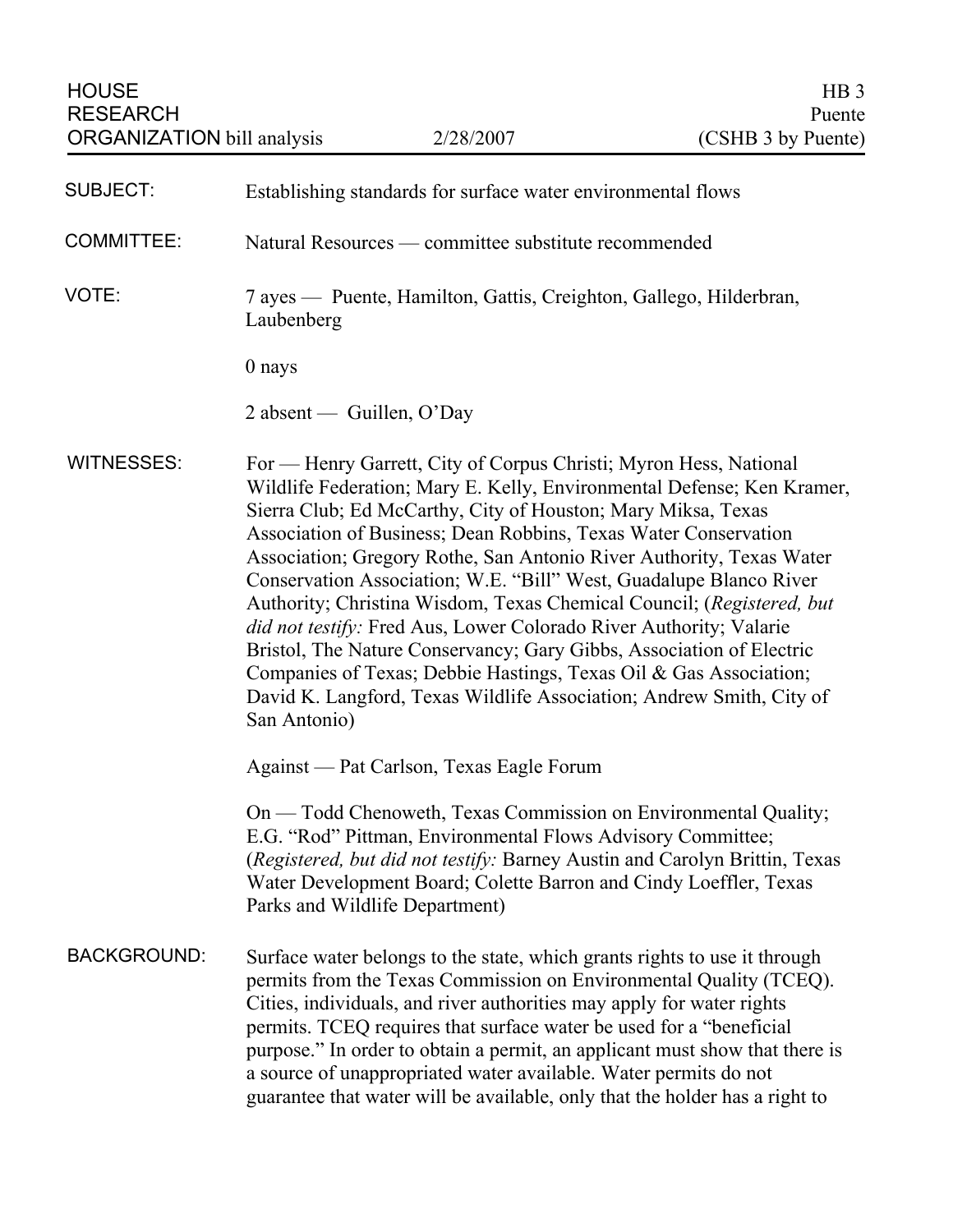|         | available water. The principle of "prior appropriation" gives priority to<br>those whose water rights have greater seniority.                                                                                                                                                                                                                         |
|---------|-------------------------------------------------------------------------------------------------------------------------------------------------------------------------------------------------------------------------------------------------------------------------------------------------------------------------------------------------------|
|         | In 1997, the 75th Legislature enacted SB 1 by Brown, which established<br>the Texas Water Trust. Donation into the trust allows private water rights<br>to be left in the state's rivers and used for the benefit of the environment.                                                                                                                 |
|         | In 2001, the 77th Legislature enacted SB 2 by Brown. Among its<br>provisions, the bill established an instream flow program under which<br>state environmental agencies would collaborate to study river and stream<br>flow conditions necessary to support a sound ecological environment.                                                           |
|         | On October 28, 2005, Gov. Rick Perry signed executive order RP-50,<br>which created the Environmental Flows Advisory Committee to examine<br>how best to protect instream flows and freshwater inflows. The committee<br>conducted public hearings and issued its recommendations to the<br>Legislature in December 2006.                             |
| DIGEST: | CSHB 3 would create an administrative process to determine the<br>environmental flow needs in Texas' rivers, bays, and estuaries. After<br>establishing these environmental needs, the bill would require TCEQ to<br>adopt rules to provide environmental flow standards, including set-asides<br>in basins where unappropriated water was available. |
|         | <b>Establishing environmental flow standards and set-asides.</b>                                                                                                                                                                                                                                                                                      |
|         | Under CSHB 3, TCEQ would be charged with:                                                                                                                                                                                                                                                                                                             |

- determining the environmental flow standards that are necessary to support the ecological environment of each river basin and bay system in the state;
- establishing an amount of unappropriated water to be set aside to satisfy the environmental flow standards; and
- creating a process for reducing the amount of water available under a water rights permit in order to protect environmental flows. This provision would apply only to a permit approved after the bill's effective date.

After determining environmental set-asides in basins with unappropriated water rights, TCEQ could not grant an appropriation of water that interfered with those set-asides. After an environmental flow set-aside had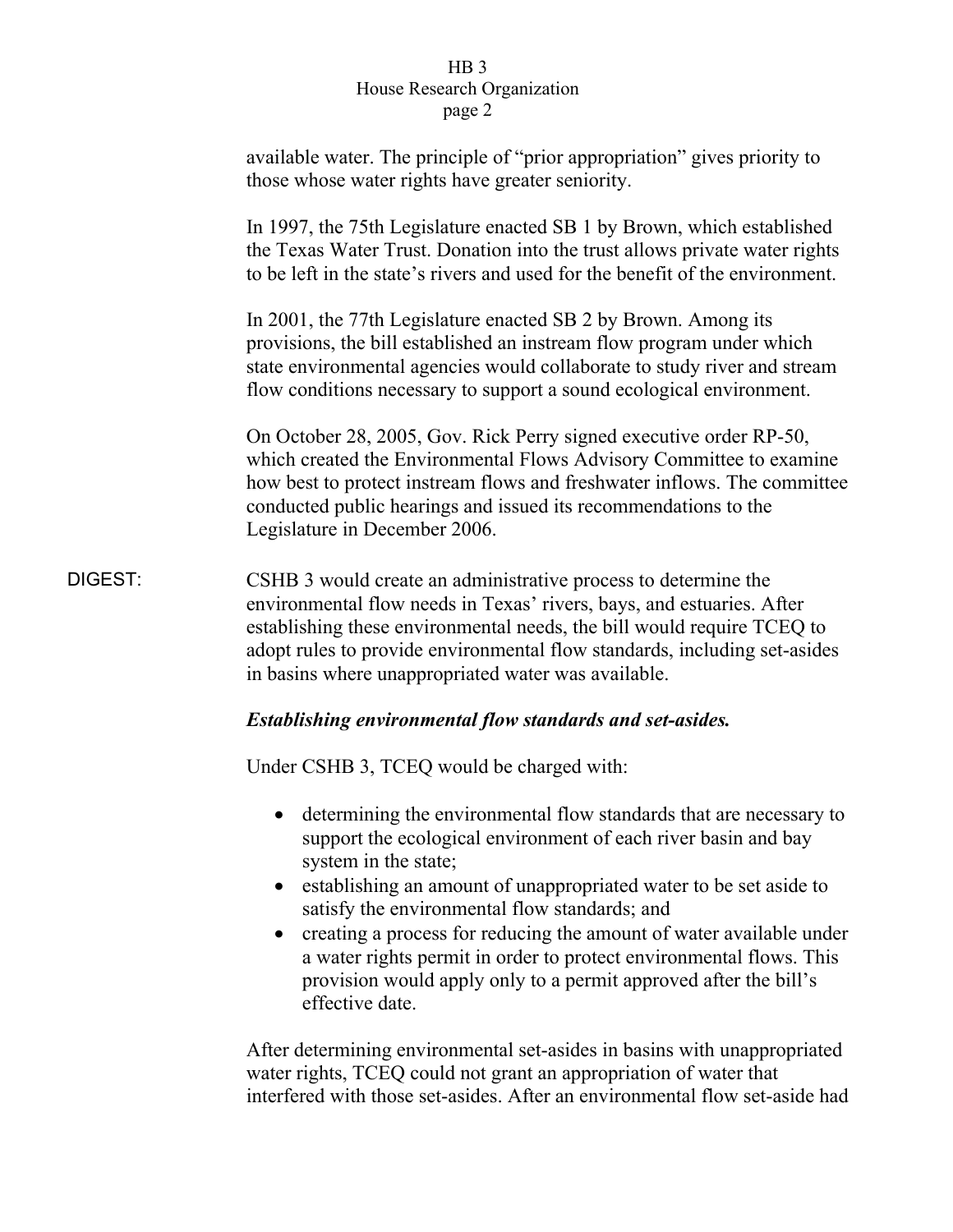been determined, any new water permit or new amendment to an existing water right increasing the size of that water right would have to include conditions for the protection of the environmental flow set-asides. Environmental flow standards would consist of flow quantities that reflected seasonal and yearly fluctuations that could vary geographically by location in a river basin and bay system.

TCEQ would take these actions in response to recommendations from a structure of advisory groups operating in an administrative process created under the bill. Four new types of entities would contribute to the administrative process established under CSHB 3:

- an environmental flows advisory group;
- an environmental flows science advisory committee;
- environmental flows stakeholders committees for each river basin and bay system in the state; and
- expert science teams for each river basin and bay system in the state.

In adopting environmental flow standards for a river basin and bay system, the TCEQ would consider multiple criteria, including:

- the geographical definition of the river basin and bay system;
- the schedule that was established for adopting environmental flow standards for the river basin and bay system;
- environmental flow analyses and recommended environmental flow regimes developed by the river basin and bay system expert science team;
- recommendations from the river basin and bay system stakeholders committee;
- comments from the environmental flows advisory group;
- specific characteristics of the river basin and bay system;
- economic factors:
- other competing water needs in the river basin and bay system; and
- scientific information, including information provided by the science advisory committee.

The bill would prohibit TCEQ from issuing a new permit for instream flows dedicated to environmental needs or bay and estuary inflows. TCEQ could approve an application to amend a permit or certificate of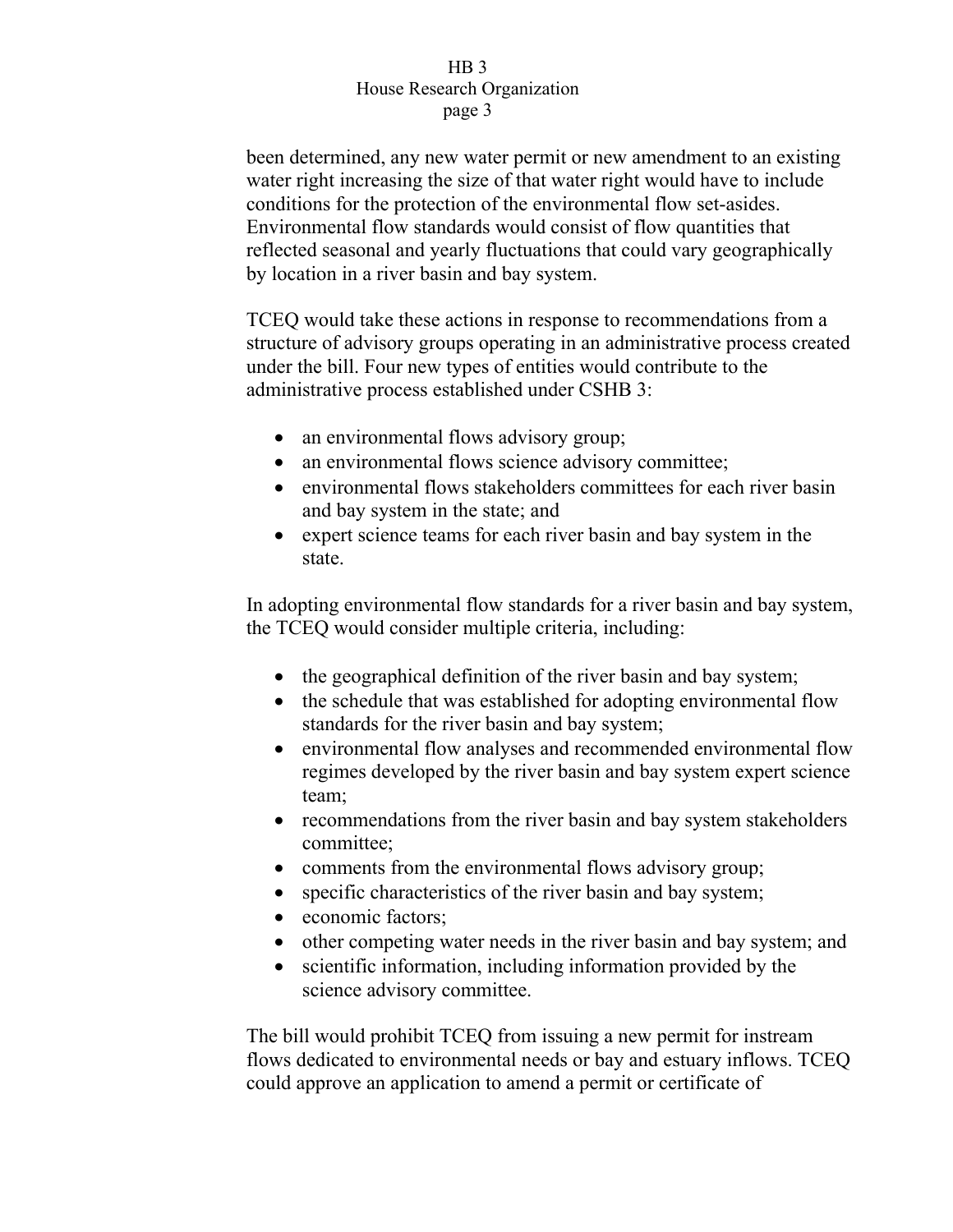adjudication to change a use to environmental needs or bay and estuary inflows.

# *Administrative process for developing flow recommendations.*

**Environmental Flow Advisory Group.** CSHB 3 would create an environmental flows advisory group. Through studies and public hearings, the advisory group would examine the balance between the water needs of Texas' population and the protection of environmental flows of the state's river, bay, and estuary systems. The advisory group would consider the ecological concerns of river, bay, and estuary systems as they relate to the administration, enforcement, and allocation of water rights in the state. The advisory group also would work to encourage voluntary conversion of water rights for environmental flow protection.

The environmental flows advisory group would consist of nine members:

- three members of the Senate appointed by the lieutenant governor;
- three members of the House of Representatives appointed by the speaker of the House;
- one member of TCEQ appointed by the governor;
- one member of the Texas Water Development Board (TWDB) appointed by the governor; and
- one member of the Texas Parks and Wildlife Department (TPWD) appointed by the governor.

The senator and House member with the most seniority would serve as copresiding officers.

By December 1, 2008, and every two years thereafter, the advisory group would be required to issue a report summarizing its activities. The report would include proposed legislative changes and would document progress in developing environmental flow regime recommendations initiated under this bill.

Advisory group members would not be entitled to compensation but could be reimbursed for travel expenses. The group could accept gifts and grants to help carry out its functions. TCEQ would provide staff support to the advisory group.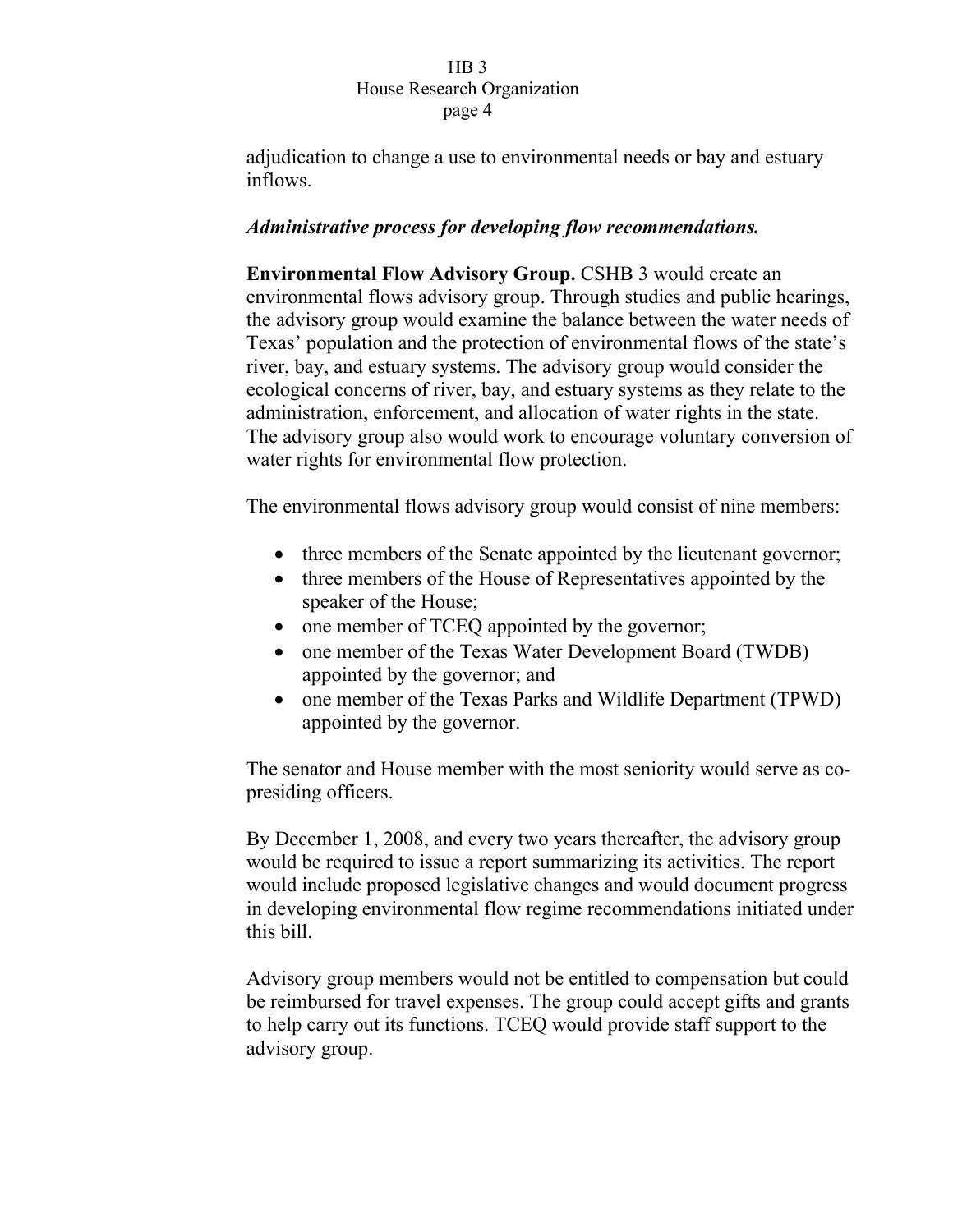The advisory group would be abolished when TCEQ had adopted environmental flow standards for all of the state's river basin and bay systems in the state.

**Environmental flows science advisory committee.** CSHB 3 would establish the environmental flows science advisory committee to aid the environmental flows advisory group's evaluation of environmental flows. The science advisory committee would consist of between five and nine specialists appointed by the environmental flows advisory group. Specialists would serve five-year terms.

*Environmental flows stakeholders committees.* For each river basin and bay system in the state, the environmental flows advisory committee would appoint a river basin and bay area stakeholders committee consisting of at least 17 members serving five-year terms. Each committee would reflect a balance of interest groups concerned with environmental flows in the basin, including representatives of:

- agricultural water users;
- recreational water users;
- municipalities;
- soil and water conservation districts;
- industrial water users;
- commercial fishermen;
- public interest groups;
- regional water planning groups;
- groundwater conservation districts;
- river authorities; and
- environmental interests.

An existing estuary advisory council would act as the stakeholders committee for the applicable river basin and bay system. TCEQ would appoint additional members to the existing council to comply with membership requirements under the bill.

*Expert science teams*. Each river basin and bay area stakeholders committee would establish an expert science team comprising technical experts with specific knowledge about the basin or about developing environmental flow regimes. Expert science team members would serve five-year terms. A member of the science advisory team would serve as a liaison to each expert science team in order to coordinate environmental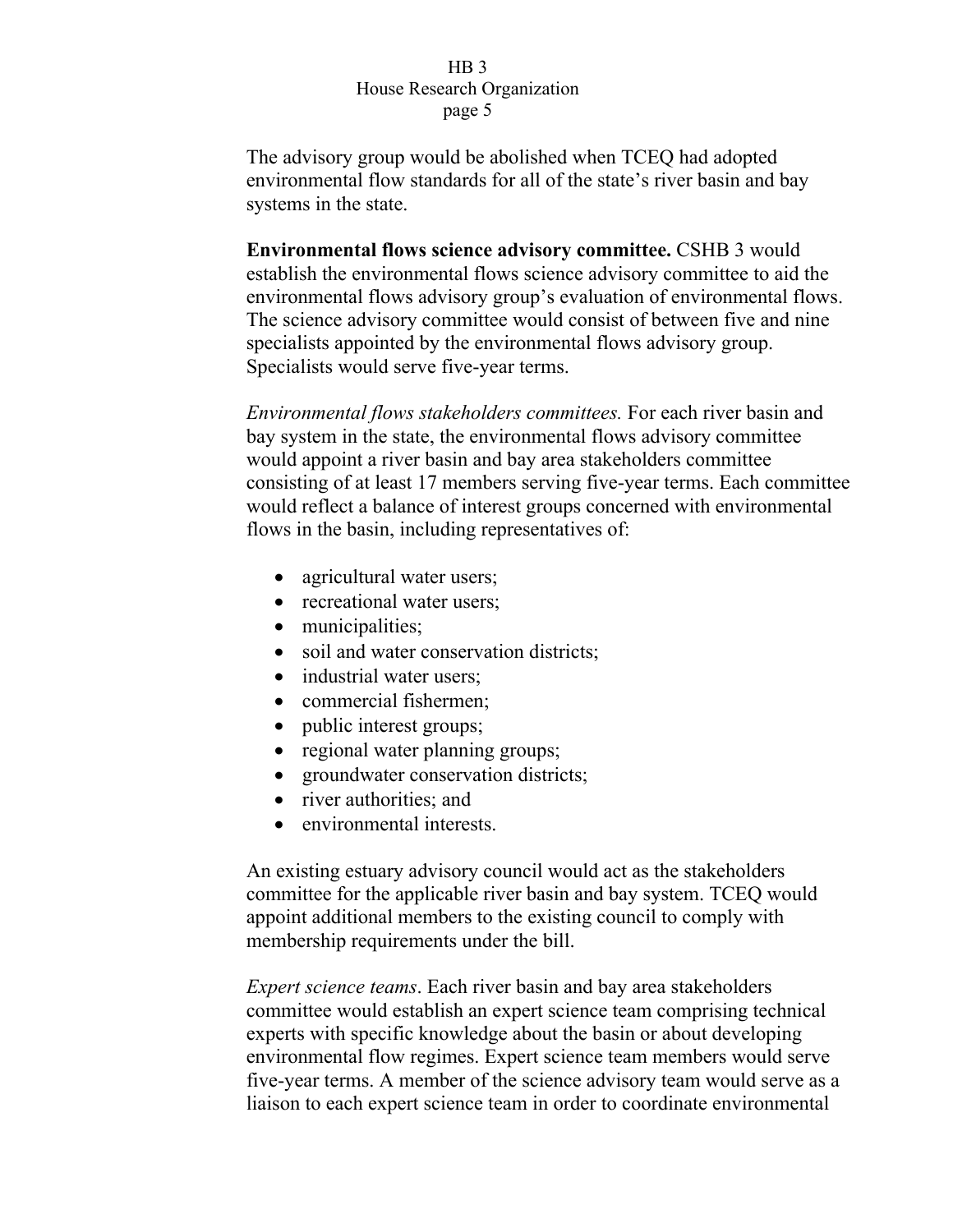flow activities throughout the state. Technical assistance to each science advisory team would be provided by TCEQ, TPWD, and TWDB. Meetings of the expert science teams would be public when practicable.

**Schedule for developing environmental flow recommendations.** By November 1, 2007, the environmental flows advisory group would have to geographically define each river basin and bay system in the state for the purpose of studying and making recommendations about environmental flows.

The bill specifies that priority be granted to certain river basins when initiating the environmental flow study and recommendation process. In descending order, the order of priority would be:

- 1. The Trinity River/San Jacinto River/Galveston Bay system and the Sabine River/Neches River/Sabine Lake Bay system;
- 2. The Colorado River/Lavaca River/Matagorda Bay/Lavaca Bay system and the Guadalupe River/San Antonio River/Aransas River/Copano Bay/Aransas Bay/San Antonio Bay system; and
- 3. The Nueces River/Corpus Christi Bay/Baffin Bay system, the Rio Grande River/Rio Grande estuary/Lower Laguna Madre system, and the Brazos River system.

For the two primary priority systems — the Trinity River/San Jacinto River/Galveston Bay system and the Sabine River/Neches River/Sabine Lake Bay system — the environmental flows advisory group would appoint the systems' stakeholders committees by November 1, 2007. The stakeholders committees would appoint expert science teams for the two basin and bay systems by March 1, 2008. The expert science teams would present their environmental flow regime recommendations to the stakeholders committees, the advisory group, and TCEQ by March 1, 2009. TCEQ would adopt environmental flow standards for the two river basin and bay systems by September 1, 2010.

For the two secondary priority river basin and bay systems — the Colorado River/Lavaca River/Matagorda Bay/Lavaca Bay system and the Guadalupe River/San Antonio River/Aransas River/Copano Bay/Aransas Bay/San Antonio Bay system — the environmental flows advisory group would appoint the systems' stakeholders committees by September 1, 2008. For the three tertiary priority river basin and bay systems — the Nueces River/Corpus Christi Bay/Baffin Bay system, the Rio Grande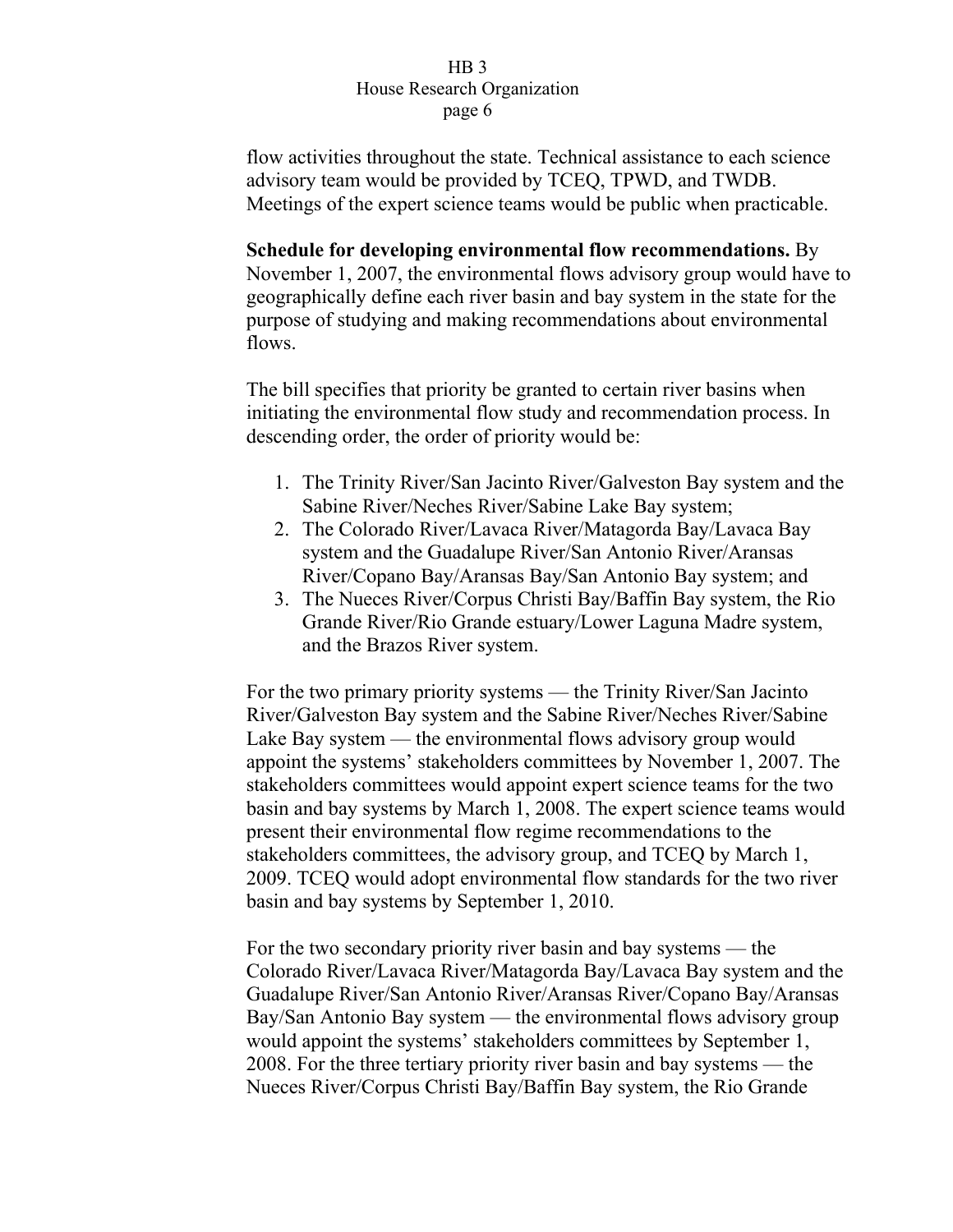River/Rio Grande estuary/Lower Laguna Madre system, and the Brazos River system — the advisory group would appoint the systems' stakeholders committees by September 1, 2009. For river basin and bay systems in the two lowest-priority groups, the environmental flows advisory group would establish a schedule that would result in the adoption of environmental flow standards for those systems as soon as reasonably possible.

For river basin and bay systems not listed in one of the three priority categories, the environmental flows advisory group would establish a schedule for development of environmental flow regime recommendations and adoption of flow standards. If the environmental flows advisory group had not yet established a schedule for a river basin and bay system, the bill would not prohibit efforts to develop information on environmental flow needs as well as methods by which those needs could be addressed through a consensus-based process.

**Developing and submitting environmental flow recommendations.** Each river basin and bay system expert science team would be required to develop environmental flow analyses and recommend an environmental flow regime for the corresponding river basin and bay system. The recommendations would be developed through a collaborative, consensusoriented process. The analyses and recommendations of an expert science team would be made without regard for other water uses and be based solely on the best available science.

For the Rio Grande below Fort Quitman, uses attributable to Mexican water flows would be excluded from environmental flows recommendations. The expert science team for the Rio Grande could not recommend an environmental flow regime that would violate a treaty or court decision.

Each expert science team would submit its recommendations to its corresponding stakeholders committee, the environmental flows advisory group, and TCEQ. Neither a stakeholders committee nor the advisory group could change the environmental flows analyses and recommendations submitted by an expert science team.

Each stakeholders committee would consider the recommendations from its expert science team in conjunction with factors such as present and future water needs in the river basin and bay system. The stakeholders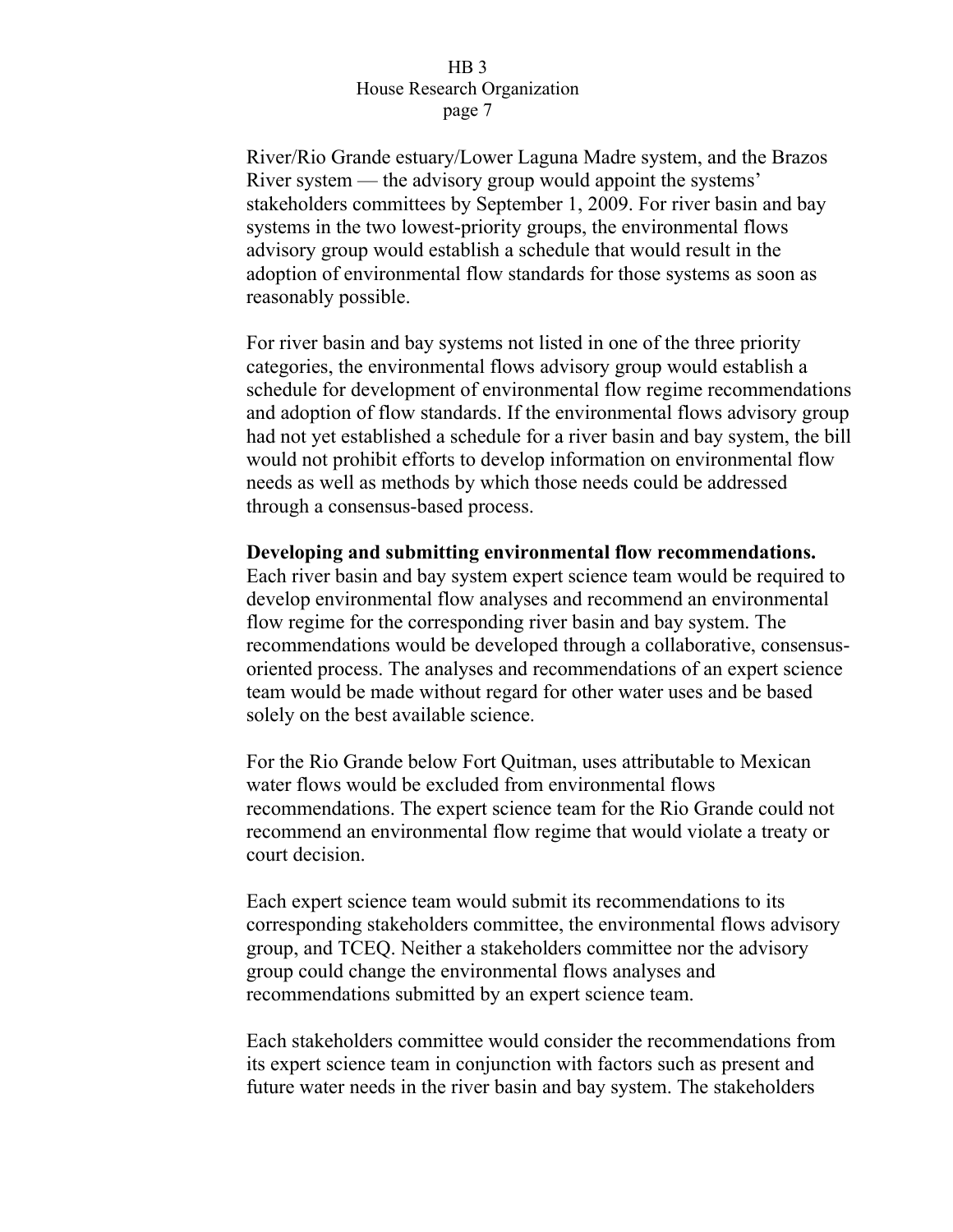committee for the Rio Grande also would consider requirements of any international water treaty or agreement in addition to effects that the Rio Grande watermaster had on water allocation.

A river basin and bay system stakeholders committee would develop recommendations regarding environmental flow standards and strategies. Recommendations would be developed through a consensus-based process to the maximum extent possible. Those recommendations would be submitted to TCEQ and to the environmental flows advisory group in accordance with the schedule laid out in CSHB 3 or established by the advisory group.

The environmental flows advisory group would be authorized to submit to TCEQ comments on environmental flow analyses and recommendations for use by TCEQ in determining environmental flow standards and setasides.

The bill would establish means to periodically review environmental flow recommendations, standards, and strategies at least once every 10 years.

**Adjustment of permit or amendment.** A new permit or amendment to an existing water right that would increase the amount of water that could be taken would have to provide for the protection of environmental flows. With respect to an amendment, this provision would affect only the increase in the amount of water to be taken as authorized under the amendment. After an expedited public comment process, an adjustment could be made by TCEQ if such an adjustment was required to comply with environmental flow standards.

Taken with any other adjustments by TCEQ, an adjustment to a permit for compliance with environmental flow standards could not increase the amount of water taken for protection of environmental flows by more than 12.5 percent of the annualized amount of that requirement contained in the permit. For an amended water right, no more than 12.5 percent of the annualized total of the amount of the increase in the water authorized under the amended right could be taken for protection of environmental flows.

In adjusting a permit or amended water right to account for environmental flow standards, TCEQ would have to consider the priority dates and diversion locations of any other water rights in the river basin that were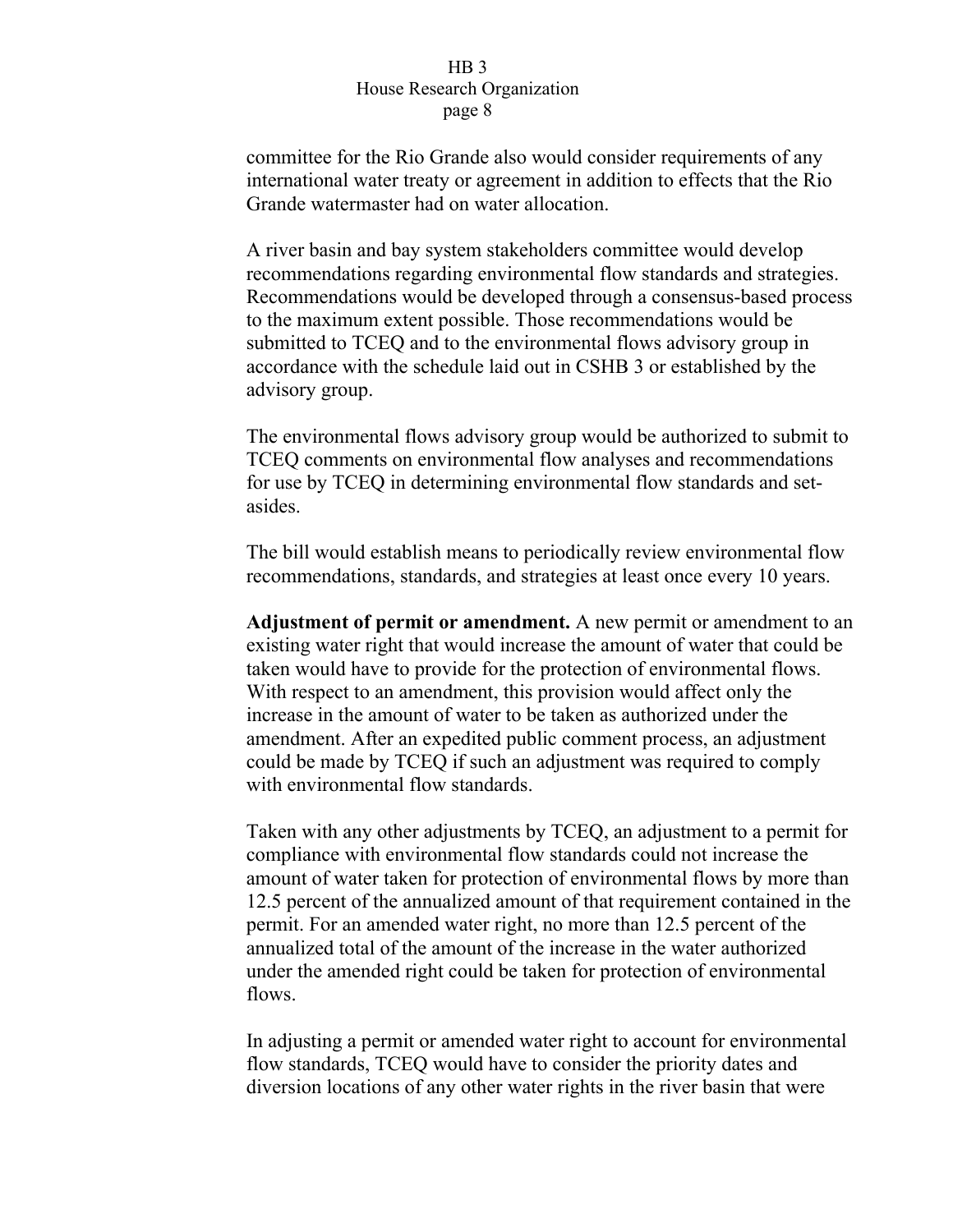subject to adjustment under CSHB 3. In addition, such an adjustment would have to consider grants made to the Texas Water Trust or other water use amendments that dedicated water for environmental flows and contribute toward meeting environmental flow standards. A water-right holder would receive credit for contributing water for the benefit of environmental flows against an adjustment considered by TCEQ.

A permit or water right amendment issued before September 1, 2007, would be exempt from provisions allowing an adjustment of the water right by TCEQ for compliance with environmental flow standards.

**Enforcement.** CSHB 3 would grant TPWD the rights of a water-right holder for water rights held in the Texas Water Trust. TPWD also would be authorized to act as a holder of a water right may act in order to prevent a person from violating an environmental flow set-aside established by TCEQ. TPWD could file suit in civil court to prevent unlawful use of an environmental flow set-aside.

**Emergency authority to suspend set-asides.** CSHB 3 would allow water that had been set aside by TCEQ to meet environmental flow needs to be used temporarily for other essential needs in the event of an emergency that TCEQ determined could not be addressed in another way.

The date by which the environmental flow studies authorized and taking place under current law must be completed would be extended from December 31, 2010, to December 31, 2016.

## *Other provisions*

*Funding*. The bill would authorize TWDB to use money in the research and planning fund for implementation of CSHB 3. Money could be authorized for:

- compensation and expense reimbursement for members of the environmental flows science advisory committee;
- contracts with state and federal agencies, universities, and private entities for providing technical assistance;
- compensation and expense reimbursement of river basin and bay system expert science teams; and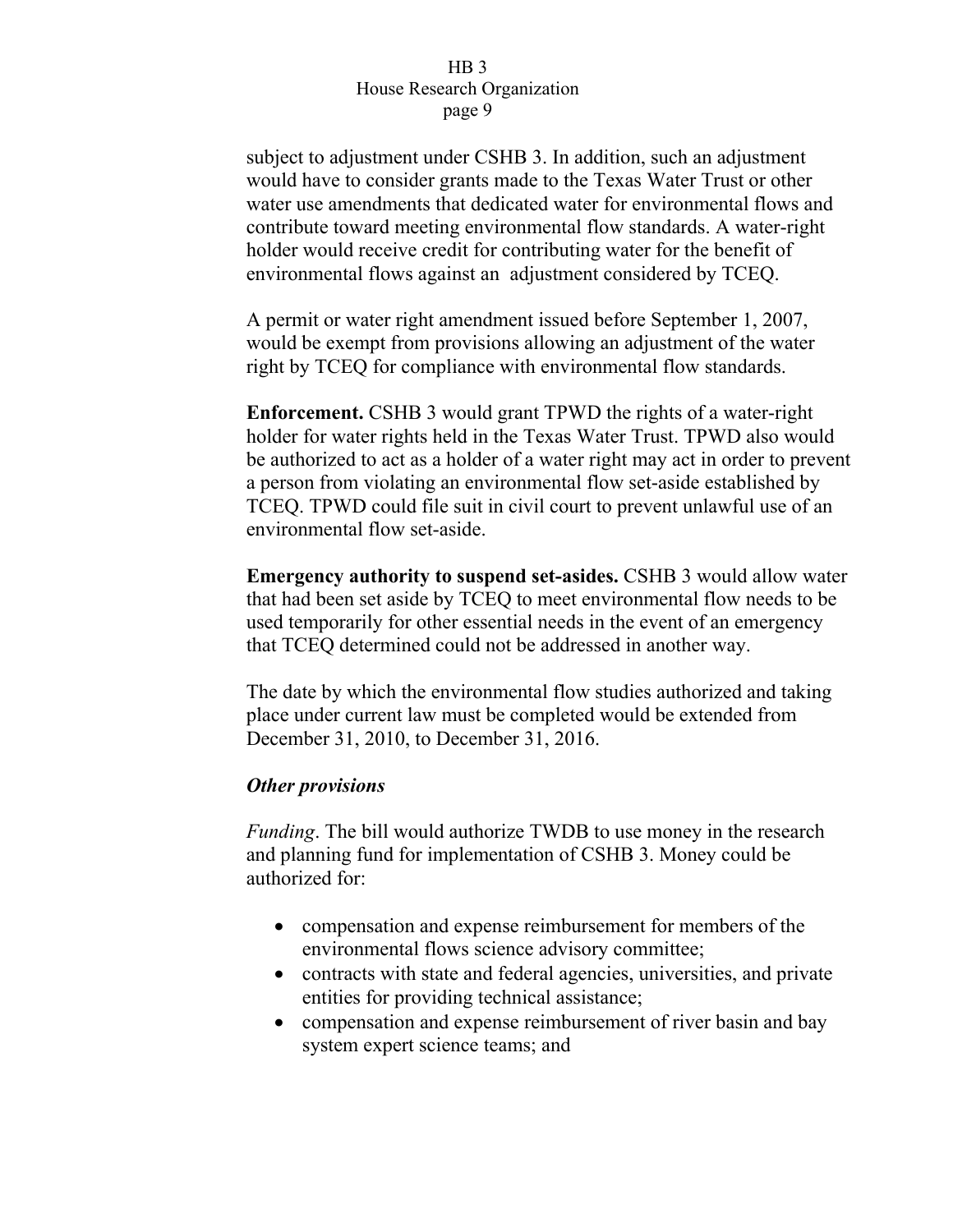• contracts with political subdivisions for expenses incurred in conducting meetings of river basin and bay system stakeholders committees or expert science teams.

**Watermaster provisions.** For a river basin in which a watermaster had been appointed, the executive director of TCEQ would appoint a watermaster advisory committee consisting of between nine and 15 members. Such a committee would make recommendations to the TCEQ executive director about activities to benefit water rights holders in the basin, review and comment on the annual budget of the watermaster operation, and perform other advisory duties recommended by the executive director. A member of the committee would have to hold a water right or represent a person who held a water right in the river basin. In appointing a watermaster advisory committee, the executive director would consider geographic representation, amount of water rights held, diversity among types of water rights users, and experience with water management practices. Members would not be entitled to expense reimbursement or compensation and would serve two-year terms.

**Repealed.** The bill would repeal a section of current law governing TCEQ and TPWD review of environmental flow studies.

**Applicability.** To the extent CSHB 3 deals with a permit for a new appropriation of water or with an amendment to an existing water right, changes in law would apply only to a permit or amendment that was pending before TCEQ on the bill's effective date or was filed with TCEQ on or after the bill's effective date.

**Effective date.** CSHB 3 would take effect September 1, 2007.

**SUPPORTERS** SAY: CSHB 3 would mark an historic step toward protecting the environment by dedicating instream flows for rivers and freshwater inflows for bays and estuaries. Currently, no state law provides designated protection to ensure a minimum of flow in rivers and into bays and estuaries. Instead, priority is given to other uses such as agricultural, commercial, and residential uses. Water rights in several river basins have been overpermitted, and other basins likely will follow suit. CSHB 3 would provide a means to balance agricultural, commercial, and residential needs with important environmental considerations.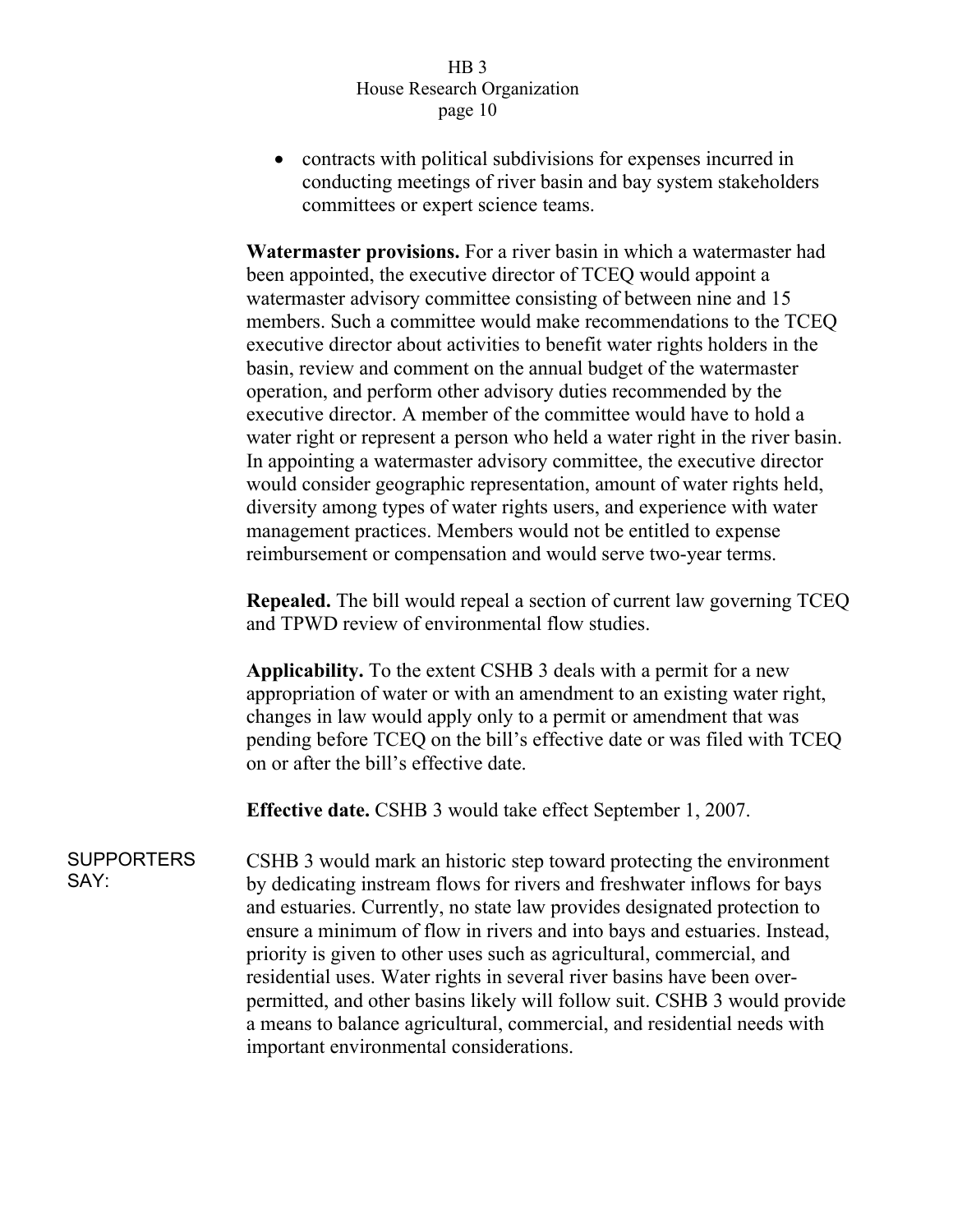While important for the environment, instream flows do more than support fish, aquatic organisms, and wildlife. River flows provide recreation, dilute and disperse treated wastewater, and support commercial activity. Aquatic species need sufficient flows of water to facilitate their life cycles. Coastal wetlands rely upon freshwater flows from rivers to sustain their unique habitats. These bays and estuaries support the economy of the Texas Gulf Coast through the tourism industry and commercial fishing and shrimping. For these reasons and many more, environmental flows are crucial to Texas' economy and quality of life.

In order to determine standards and set-asides for environmental flows, CSHB 3 would establish a consensus-based process relying upon the best available science to determine the amount of flows needed for environmental considerations. The bill would allow input from stakeholders from every group with a substantial interest in water rights and flows, while expert science teams would report the environmental needs of river basins and bays directly to TCEQ. Under this process TCEQ could balance the best available science with the other water needs of Texas' growing population. In this manner, the process would resemble the successful regional water planning process established under SB 1, enacted by the 75th Legislature in 1997. Because water is a vital resource for so many diverse interests, it is important that the environmental flow planning process be as inclusive as practicable.

The planning process established under CSHB 3 would create set-asides in rivers where unappropriated water still existed. The bill would not infringe on the water rights of existing water rights holders. A "reopener" clause would only enable the limited adjustment of water rights that were pending or approved on or after the bill's effective date. The bill would include protections for other beneficial uses in case a drought or emergency situation required diversion of environmental flows for other needs.

The issue of environmental flows is complex, and while CSHB 3 would not finally solve this issue in every river basin in the state, it would establish a robust framework for progress to be made. By strengthening the Texas Water Trust, an important program that serves to retire unused water rights for environmental purposes, the bill would facilitate voluntary conversion of water rights in river basins that are over-appropriated. In addition, the bill would establish market-based methods to allow a permit holder seeking a permit for more water to purchase and convert under-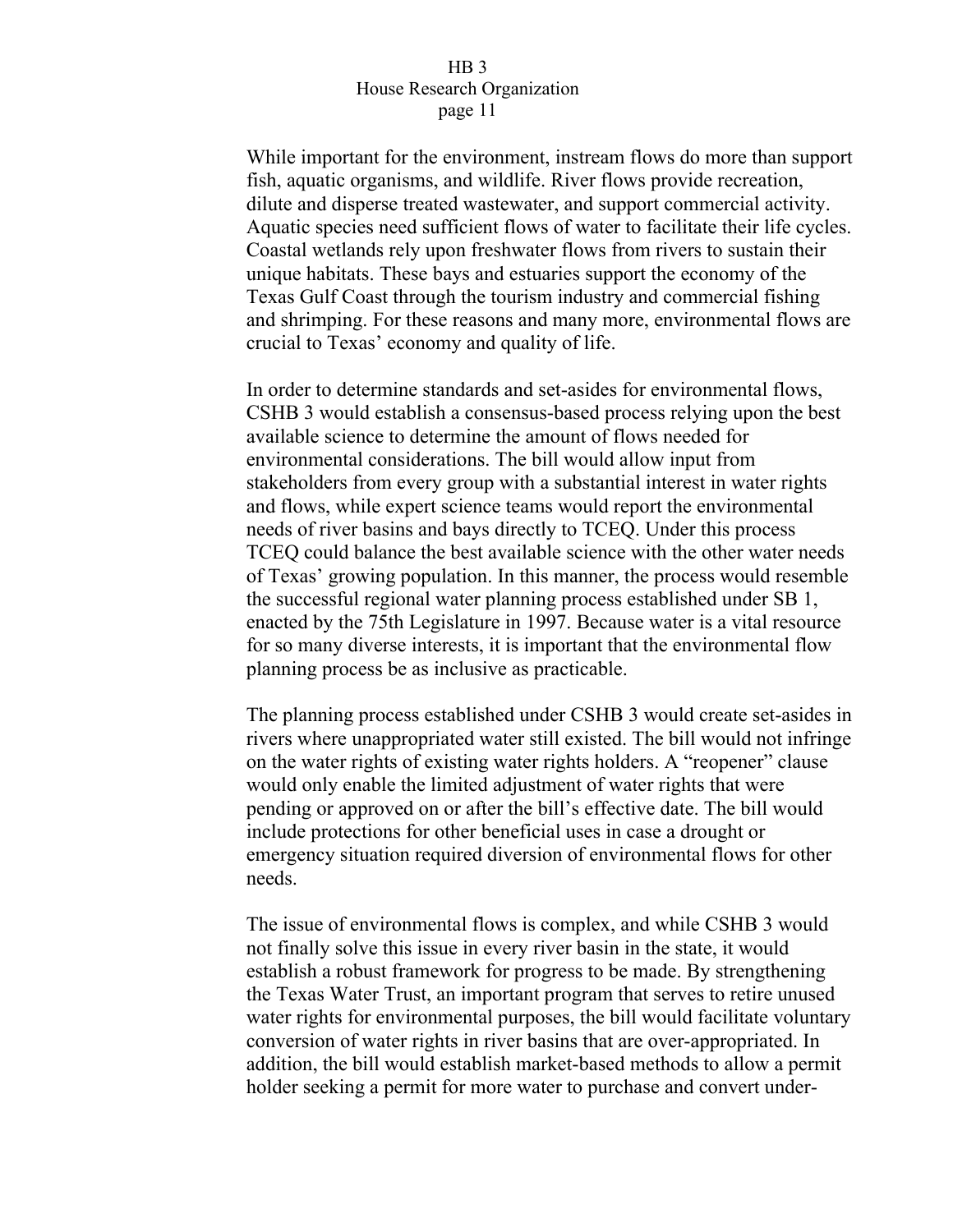utilized water rights for environmental purposes. Further, the bill would leave open the option to the state of buying back water rights from private water rights holders in the future.

Concerns that CSHB 3 would create a complicated bureaucracy are off base. The different advisory, stakeholder, and science groups established under the bill would be abolished when TCEQ had adopted environmental flow standards in each river basin and bay system. The bill would not create a permanent layer of bureaucracy. While it may seem complicated at first blush, the administrative process established under CSHB 3 vitally would recognize the importance of consulting with local stakeholders and scientists who possess immediate knowledge about their river basins and bay and estuaries.

CSHB 3 would provide the certainty needed by water supply interests that struggle under the current system. Under current law, TCEQ considers environmental flow needs on a permit-by-permit basis, and agreed-upon environmental flow standards are lacking. Adoption of uniform environmental flow standards and set-asides would help water suppliers plan for the future and account for the needs of their customers.

**OPPONENTS** SAY: CSHB 3 would establish an unnecessarily complicated tangle of bureaucracy. The bill would create two new statewide committees as well as stakeholder and science boards in every river basin and bay system in the state. Recommendations made by these four groups would have to work their way up to TCEQ, which would make the final determination on environmental flow standards and set-asides. Aside from the elected officials on the environmental flows advisory board, the majority of members on these policymaking bodies would not be accountable to the voters. These bodies would be granted excessive influence, a serious concern since the bill would contemplate seizing water rights for what could be marginally important purposes. Such important and binding determinations should not be delegated by the Legislature to TCEQ.

OTHER **OPPONENTS** SAY: CSHB 3 would not go far enough in protecting environmental flows. The bill would provide no remedy for the many basins in which all available water has been permitted. In addition, the provision enabling diversion of environmental flows during an emergency is problematic. When a drought strikes — precisely the time that instream flows are so crucial to river and bay ecosystems — environmental flow set-asides would be available for diversion to other uses. The only reasonable method for reliably protecting